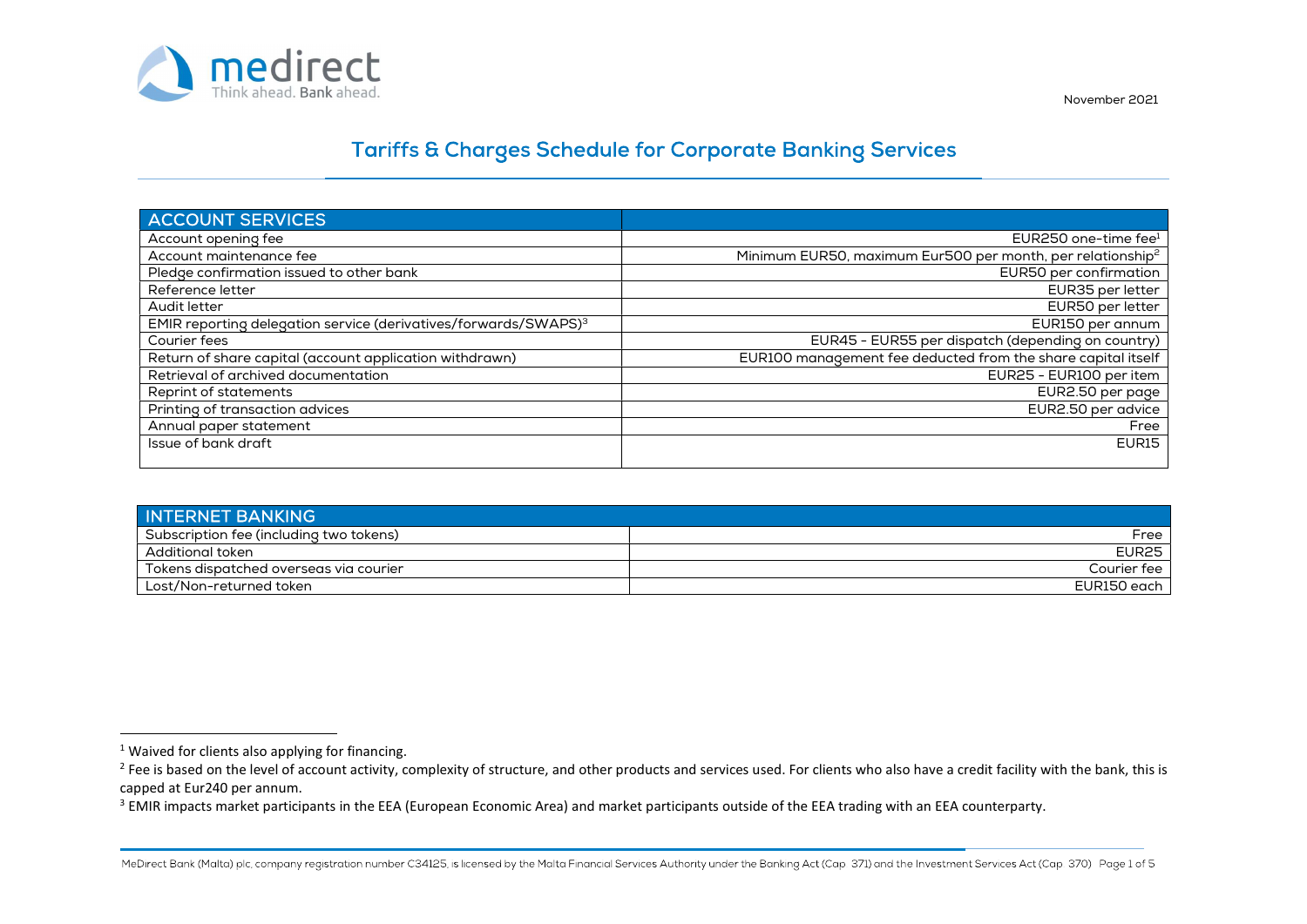

## **Tariffs & Charges Schedule for Corporate Banking Services**

| <b>OUTWARD PAYMENTS<sup>4</sup> - INTERNET BANKING</b>                               |                       |
|--------------------------------------------------------------------------------------|-----------------------|
| <b>Shared Charges (SHA)</b>                                                          | <b>All Currencies</b> |
| Standard value:                                                                      |                       |
| - SEPA payments <sup>5</sup>                                                         | EUR4                  |
| SWIFT payments <sup>6</sup>                                                          | <b>EUR15</b>          |
| Same day value:                                                                      |                       |
| <b>SWIFT payments</b>                                                                | EUR30                 |
| Beneficiary Charges (BEN)                                                            | <b>All Currencies</b> |
| SWIFT payments**                                                                     | Free                  |
| <b>Our Charges (OUR)</b>                                                             | <b>All Currencies</b> |
| SWIFT payments** - Fees as per charge type SHA plus other banks' charges as follows: |                       |
| Up to EUR12,500                                                                      | EUR35                 |
| From EUR12.501 to EUR50.000                                                          | EUR50                 |
| Over EUR50,001                                                                       | EUR70                 |

| OUTWARD PAYMENTS - OVER THE COUNTER                                                                   |                   |
|-------------------------------------------------------------------------------------------------------|-------------------|
| <b>Shared Charges (SHA)</b>                                                                           | All Currencies    |
| Standard value                                                                                        | EUR <sub>50</sub> |
| Same day value                                                                                        | EUR75             |
| <b>Beneficiary Charges (BEN)</b>                                                                      | All Currencies    |
| Standard and same day value                                                                           | Free              |
| Our Charges (OUR)                                                                                     | All Currencies    |
| Standard value and same day value - Fees as per charge type SHA plus other banks' charges as follows: |                   |
| Up to EUR12,500                                                                                       | EUR <sub>35</sub> |
| From EUR12.501 to EUR50.000                                                                           | EUR <sub>50</sub> |
| Over EUR50.001                                                                                        | EUR70             |

<sup>&</sup>lt;sup>4</sup> Payments charges (inward and outward) will be debited in the currency of the payment account. For example, if you make a standard transfer in USD from your USD account on Internet Banking the equivalent of EUR 15 will be withheld in USD.

<sup>&</sup>lt;sup>5</sup> SEPA payments are payments in Euro to accounts in EU member states, Iceland, Liechtenstein and Switzerland.

<sup>&</sup>lt;sup>6</sup> SWIFT payments are payments made using the Society for Worldwide Interbank Financial Telecommunication mechanism.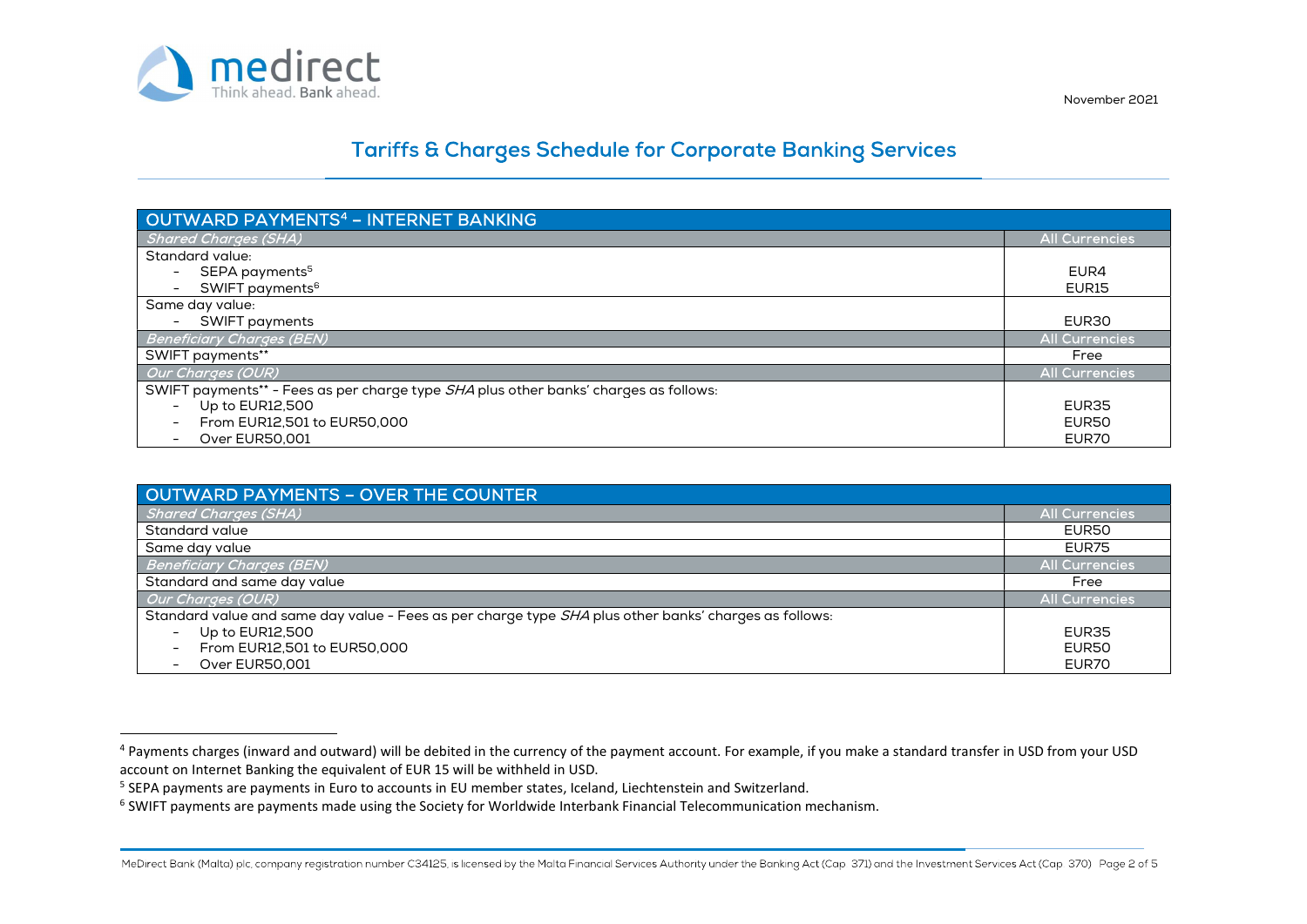

# **Tariffs & Charges Schedule for Corporate Banking Services**

| <b>INWARD PAYMENTS</b>                    |                   |                   |
|-------------------------------------------|-------------------|-------------------|
|                                           | <b>EUR</b>        | Other Currencies  |
| Up to EUR5,000                            | Free              | Free              |
| From EUR5,000 and up to $E$ UR10,000 $\,$ | Free              | EUR5              |
| From EUR10,001 and up to EUR500,000       | EUR <sub>3</sub>  | EUR <sub>5</sub>  |
| Over EUR500.001                           | EUR <sub>20</sub> | EUR <sub>20</sub> |

| <b>OTHER PAYMENTS TARIFFS</b>                                       |                   |
|---------------------------------------------------------------------|-------------------|
| SWIFT outward payment confirmation                                  | EUR10 per payment |
| Outward payment investigations/repairs/cancellations/amendments:    |                   |
| Up to 1 month after payment date                                    | EUR50             |
| Exceeding 1 month after payment date                                | <b>EUR100</b>     |
| Inward payment investigations/repairs/cancellations/rejections      | EUR50             |
| Transfer to your account with MeDirect                              | Free              |
| Transaction charge for other transfers                              | EUR <sub>5</sub>  |
| Transfers to 3rd party MeDirect accounts (branch and phone banking) | EUR <sub>5</sub>  |
| Failed transfer due to insufficient funds                           | EUR15             |
| Inter-account transfer covering encroachments                       | EUR5              |

| <b>CHEQUES</b>                                                 |                                     |
|----------------------------------------------------------------|-------------------------------------|
| Clearing of cheques drawn on local banks                       | Free                                |
| Clearing of Euro cheques drawn on foreign banks                | 0.5% of amount min EUR60 max EUR200 |
| Clearing of non-Euro cheques drawn on foreign banks            | 0.5% of amount min EUR85 max EUR200 |
| Deposited cheques drawn on local banks returned to us unpaid   | EUR20 per cheque                    |
| Deposited cheques drawn on foreign banks returned to us unpaid | 0.5% of amount min EUR50            |
| Cheques returned by us (refer to drawer)                       | EUR <sub>20</sub>                   |
| Cheques returned by us (any other reason)                      | EUR7                                |
| Outward special clearing                                       | EUR50                               |
| Inward special clearing                                        | <b>EUR25</b>                        |
| Cheque copy                                                    | EUR5 per cheque                     |
| Cheque stop payment                                            | <b>EUR10</b>                        |

November 2021

MeDirect Bank (Malta) plc, company registration number C34125, is licensed by the Malta Financial Services Authority under the Banking Act (Cap. 371) and the Investment Services Act (Cap. 370) Page 3 of 5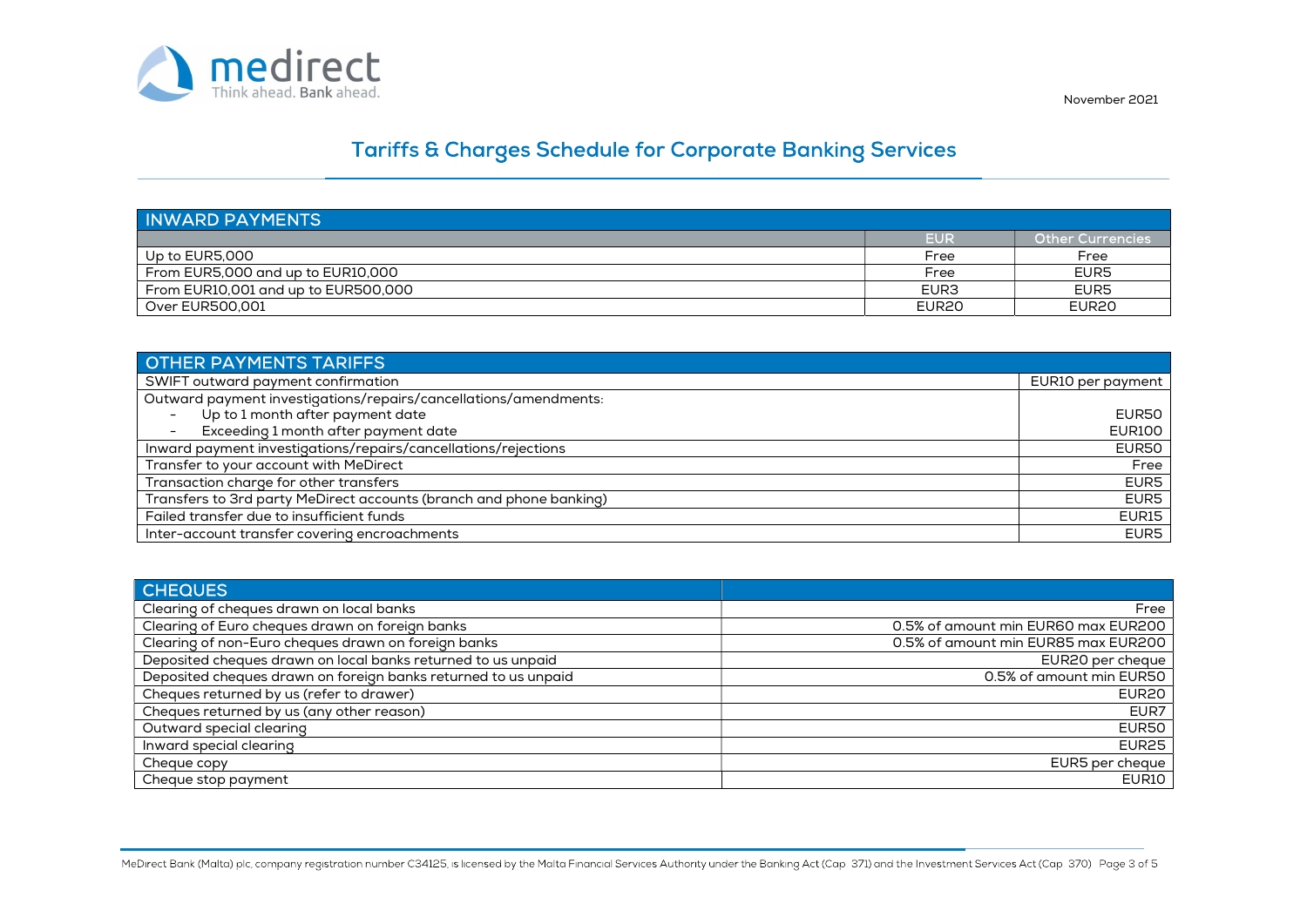

November 2021

## **Tariffs & Charges Schedule for Corporate Banking Services**

| <b>CREDIT: PROCESSING FEES</b>                                                              |                                            |
|---------------------------------------------------------------------------------------------|--------------------------------------------|
| New borrowing facilities                                                                    | 0.5% min EUR150                            |
| Annual review fee - overdraft and general banking facilities                                | 0.25% min EUR100                           |
| Annual administration fee                                                                   | 0.15% min EUR100                           |
| Commitment fee                                                                              | 0.75% per annum                            |
| Rescheduling/amendment fee (to be charged on full exposure)                                 | 0.35% min EUR100                           |
| Issue of special guarantees:                                                                |                                            |
| <b>Cash Covered</b>                                                                         | 0.5% per annum min EUR100                  |
| Covered by other tangible security                                                          | 1% per annum min EUR100                    |
| Amendment to existing guarantee                                                             | EUR250 per amendment                       |
| Temporary facilities                                                                        |                                            |
| Up to EUR25,000                                                                             | EUR50                                      |
| Over EUR25,000                                                                              | 1% of facility                             |
| Urgent request except when encroachment fee is levied                                       | EUR50 plus relevant temporary facility fee |
| Late loan repayment fee (applicable 1 week following repayment date and monthly thereafter) | EUR30                                      |
| Loan Drawdown (executed by bank draft or outward payment)                                   | EUR <sub>5</sub>                           |
| Letters advising repayment arrears/perfection of security                                   |                                            |
| <b>First Notification</b>                                                                   | EUR10 per email/letter                     |
| <b>Subsequent Notification</b>                                                              | EUR25 per email/letter                     |
| Other charges may apply depending on risk factors                                           |                                            |

| <b>LEGAL TARIFFS</b> (inclusive of VAT, if applicable)                                                 | From 1 <sup>st</sup> November 2021 |
|--------------------------------------------------------------------------------------------------------|------------------------------------|
| Legal counsel services, pre-deed and post-deed advices:                                                |                                    |
| Up to EUR500,000                                                                                       | EUR1.200                           |
| Every EUR250,000 thereafter<br>$\overline{\phantom{0}}$                                                | EUR500                             |
| Over EUR2,000,000<br>$\overline{\phantom{a}}$                                                          | EUR4,000                           |
| Deeds of waiver/cancellations/postponement/reduction of hypothecary rights                             | <b>EUR100 - EUR150</b>             |
| Conservation of privilege (excluding out of pocket expenses)                                           | EUR100                             |
| Writs of summons and court pleadings                                                                   | As per court tariff                |
| Other legal advice                                                                                     | EUR100 per hour                    |
| Subsequent updating of searches and interpretation (every eight years, depending on volume of searches | EUR100 - EUR350                    |
| vetted and exclusive of registry expenses)                                                             |                                    |

MeDirect Bank (Malta) plc, company registration number C34125, is licensed by the Malta Financial Services Authority under the Banking Act (Cap. 371) and the Investment Services Act (Cap. 370) Page 4 of 5